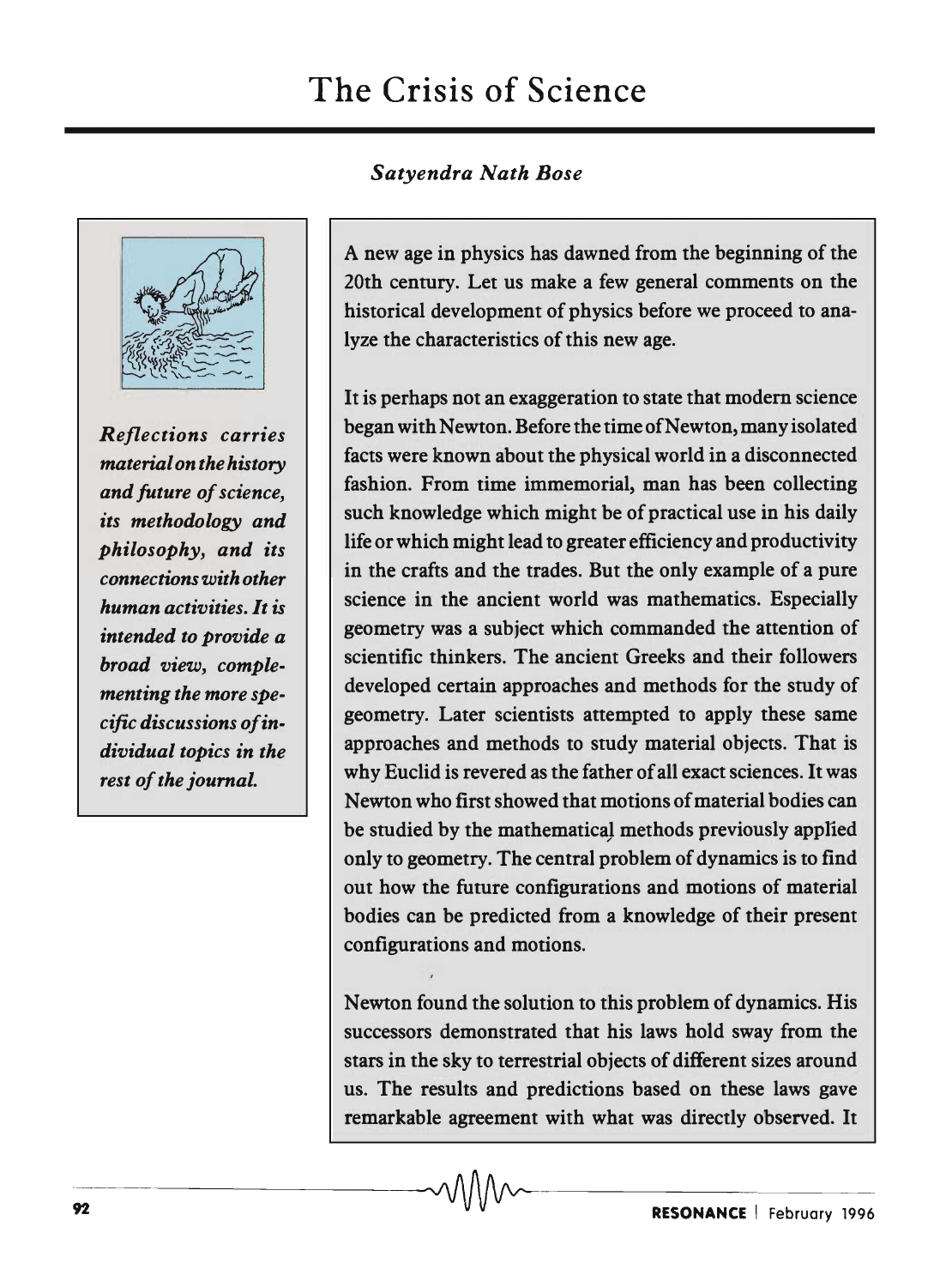## **Translator's Note**

This is an essay which appeared in the Bengali magazine *Parichay* in the issue of August-September 1931. S N Bose, the creator of quantum statistics, always had the conviction that we ought to present science to the common man in his own language. In later life, he nurtured a Bengali magazine for popular science. His interest in presenting science in Bengali, however, began quite early in life. The present essay is his first published writing in Bengali at a time when quantum mechanics was in its infancy. In brilliant and lucid Bengali prose, he provides a masterly account of the developments of physics which led to the quantum crisis. This is truly an extraordinary piece of popular science writing in every sense. Perhaps it will be difficult to find a comparable essay in any Indian language where a master of such stature describes to laymen a recent revolution in his field of research. Bose's colleague, M N Saha, did a considerable amount of nontechnical writing in English, which appeared in the magazine *Science and Culture*. Since Bose's nontechnical writings are all in Bengali, his talents as a popularizer of science are not generally known outside his native Bengal. This translation may give some idea of his style and presentation.

It may be noted that this essay was written before the discovery of the neutron. Bose therefore considers electrons and protons to be the only constituents of matter. I should also mention that I have followed Bose in referring to electromagnetic waves as waves in the ether. As one of the first translators of Einstein's papers on relativity into English, Bose must have been aware that the concept of ether was no longer so useful. Perhaps he felt that a lay person would grasp the concept of waves in ether more easily than the concept of electromagnetic waves. One may also note that Bose, in his characteristic modest way, never even mentions his own famous work of 1924 which could have quite naturally found a place in this essay.

Arnab Rai Choudhuri

became possible to predict at which point in the sky a planet would appear two years from now by doing calculations today. One could also predict the trajectory that a cannon ball would follow and find out exactly where it would land behind the enemy lines. Encouraged by these successes, the scientists began investigating other aspects of the material world. Heat, light and electricity became the phenomena to be studied next. Following the footsteps of Newton, later scientists tried to carry on similar mathematical investigations of these phenomena'and achieved a fair degree of success.

Scientists from the earliest times have bothered about the



"It is perhaps not an exaggeration to state that modern science began with Newton. "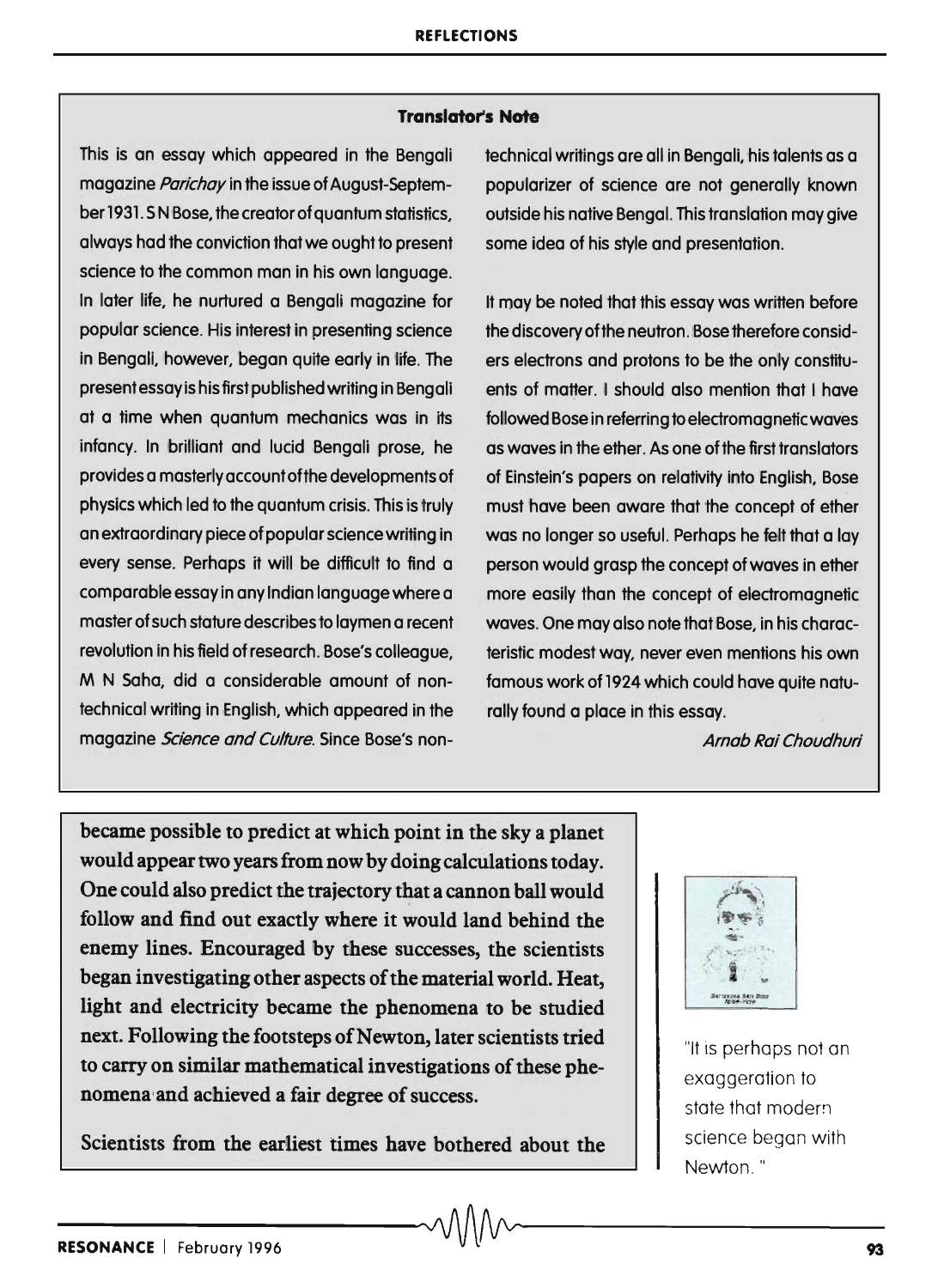

"Scientists from the earliest times have bothered about the ultimate constituents of matter. Human mind has pondered over the question whether there is some kind of fundamental building block out of which the whole physical world with all its apparent diversify is made up."

ultimate constituents of matter. The human mind has pondered over the question whether there is some kind of fundamental building block out of which the whole physical world with all its apparent diversity is made up. A long tradition of research has finally culminated in the modem view of chemistry that everything around us has resulted from different combinations of only 92 elements. These elements are the constituents of all material objects starting from wood and stones to the bodies of animals. To demonstrate the correctness of this assertion, chemists are able to synthesize more and more substances artificially in their laboratories.

At one time it was a complete mystery to scientists how complex substances are produced by natural transmutation processes - sometimes deep down under the Earth's surface, sometimes within the living bodies of animals. Modem chemical analysis has shown that all these substances are made up from the same elements, and chemists have now succeeded in synthesizing many of them starting from the basic elements. A search for the laws governing these analyses and synthesis processes has given rise to a scientific atomic theory. The modem scientific view is that all solids, liquids and gases are made up of atoms. Whether a substance is found in the solid, liquid or gaseous state merely depends on the motions and mutual interactions of the atoms. To establish this point of view with certainty, scientists had to address the question whether the dynamics of the invisible atoms is governed by the same laws of mechanics which govern the dynamics of visible objects around us. Towards the end of the 19th century, Thomson, Rutherford and other scientists came to the conclusion that these 92 elements themselves must contain two types of subatomic particles. One of them is the positively charged particle proton, whereas the other is the negatively charged particle electron. It seems that all atoms are made up of just these two fundamental particles. Scientists have arrived at this conclusion by a kind of scientific analy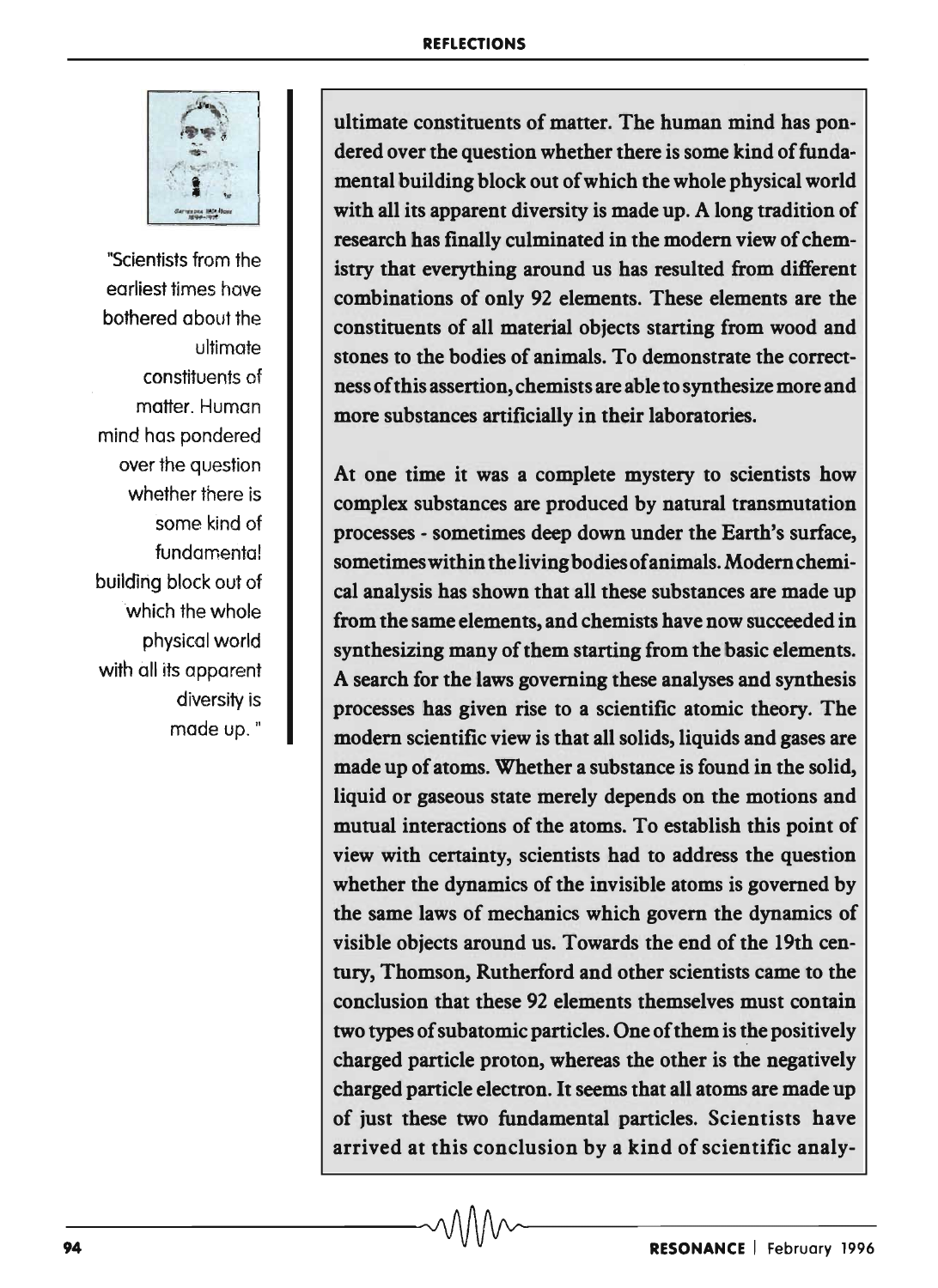sis, which in some ways reminds us of the analysis through which the chemists had earlier established the existence of 92 elements.

This view of the ultimate constitution of matter became firmly established by the tum of this century. The main task of physics today is to discover the laws which determine how these two types of charged particles make up the atoms of all the different elements. Experiments performed by Rutherford and others at the beginning of the century suggested that the structure of the atom resembles the structure of the solar system in which the planets revolve around the Sun obeying Newton's laws of motion. It appears that each atom has a nucleus within which positively charged particles outnumber negatively charged particles. Several negatively charged electrons revolve around this nucleus in different orbits. The net positive charge of the nucleus equals the total negative charge of the electrons in all the orbits. Consequently the whole atom appears as an uncharged entity in experiments which do not resolve the subatomic structure. Since all the fundamental particles possess the same quantity of charge, the 92 different elements essentially differ because of the different numbers of orbiting electrons within their atoms. The heaviest metal has 92 electrons moving round the nucleus. Rutherford and others have provided strong evidence in support of this model of the atomic structure. The properties of different elements can be explained from the different electronic structures of their atoms. It is becoming increasingly clear that many. macroscopic properties of bulk matter are related to the electrical charges of the subatomic particles. But we still do not fully understand the laws of physics which govern the motions of electrons around the nucleus.

At this point, it is essential to examine some concepts which physicists had developed from their studies of heat and light. Since a solid is perceived by the physicist as a collection of

---------------------"J



"Experiments performed by Rutherford and others at the beginning of the century suggested that the structure of the atom resembles the structure of the solar system in which the planets revolve around the sun obeying Newton's laws of motion."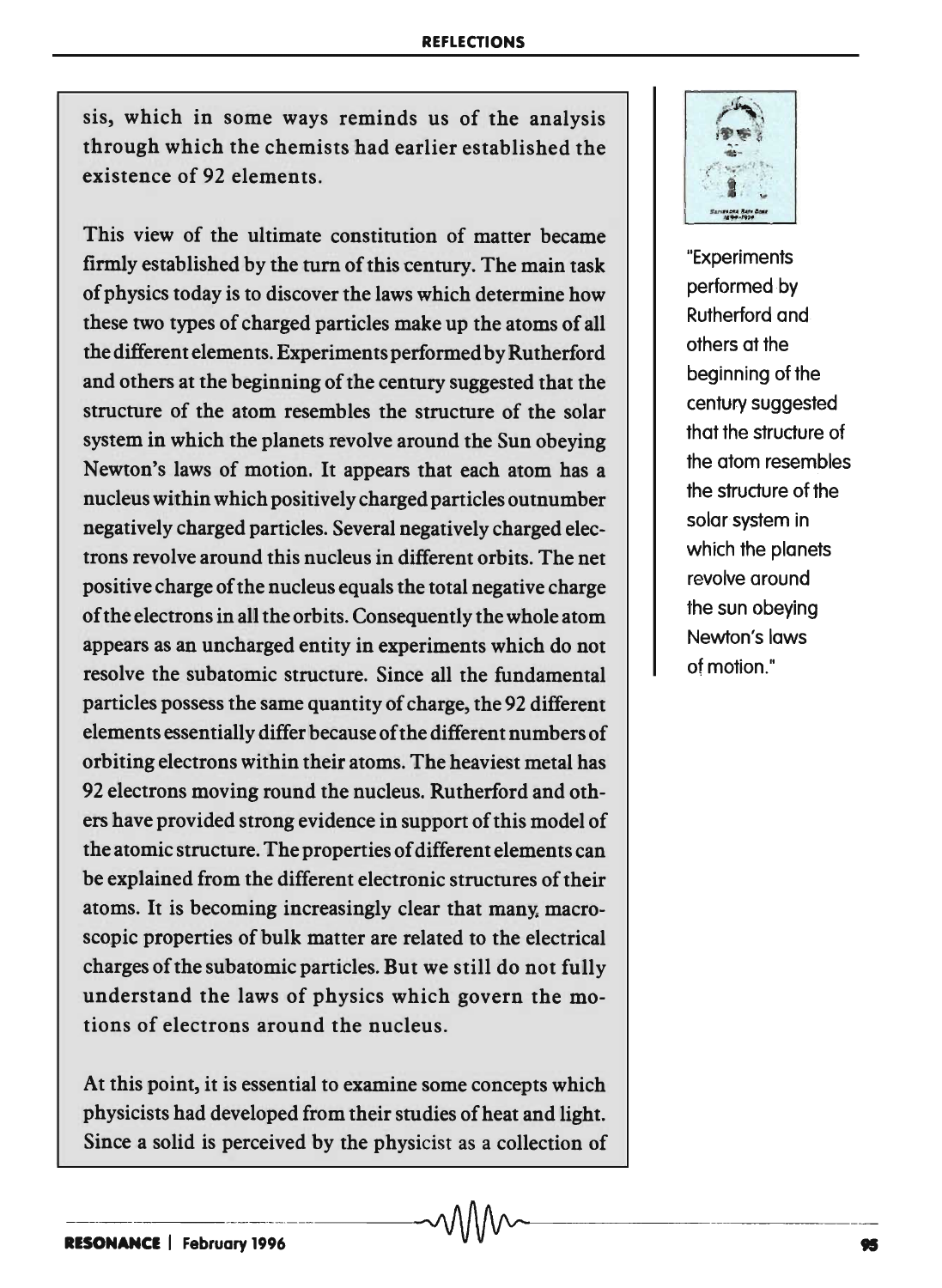

"Heat is nothing but the macroscopic manifestation of the motions of molecules ... a substance appears hotter when the molecules inside are more energetic."

many vibrating molecules, it is natural to conclude that heat is nothing but the macroscopic manifestation of the motions of molecules. When we keep one end of a metal rod in a furnace, the other end also gradually gets heated. The explanation for this is that the energetic molecules of the furnace collide with the less energetic molecules of the initially cooler rod and transfer some energy to them. The interactions amongst the molecules of the rod then transmit this energy to the end of the rod away from the furnace. A substance appears hotter when the molecules inside are more energetic. Scientists are trying to explain different thermal properties of matter on the basis of this idea. This has naturally led to the discussion whether Newtonian mechanics is applicable to the motions of molecules. Calculations based on Newtonian mechanics have given some promising results. Here, however, one has to keep in mind that it is not possible to carry out detailed calculations of the motions of all molecules the way it was done for the planets. We have seen that one can predict the future motions of planets from a knowledge of their positions and velocities at some instant of time. It is impossible to have such detailed knowledge for all the molecules within a material body. We are able to say something definite in spite of this limitation only because we are dealing with a very large number of molecules. In order to understand bulk properties of matter, it is not essential to have exact knowledge about each and every molecule. If we merely know the laws which in general govern the motions of the molecules, then that is often sufficient to explain many of the thermal properties. We can give the example of a country in which millions of people live. Even though we may not have detailed information about the occupations of all the people, we can still study the general economic prospects of the country and its statistics of births and deaths. Often this limited knowledge suffices to draw many important inferences. In exactly the same way, we can study the motions of molecules within some bulk material from a statistical point of view.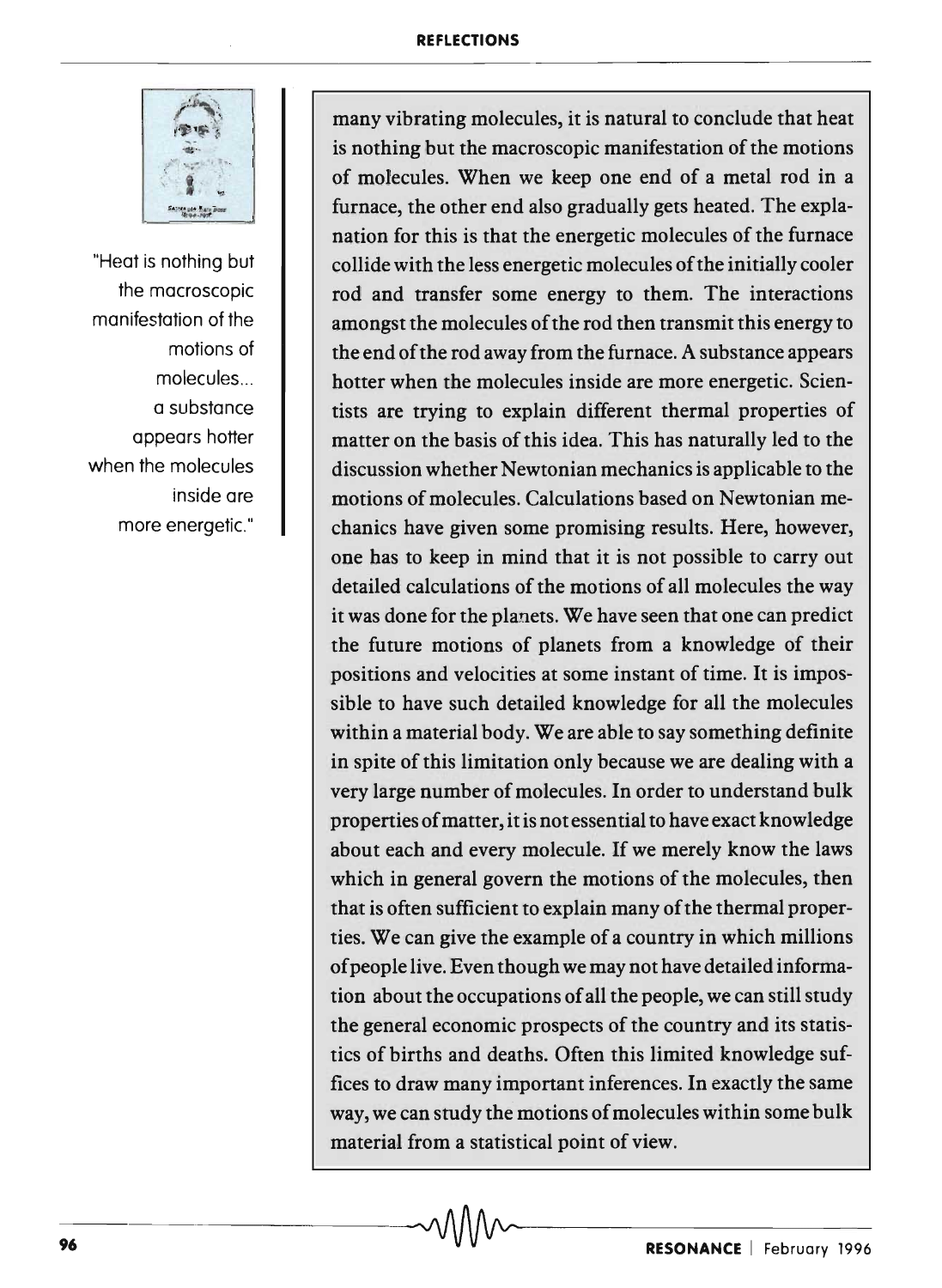## **REFLECTIONS**

Physicists have the faith that the laws of Newtonian mechanics have the same kind of definiteness as the axioms of geometry and other branches of mathematics. When calculations based on these laws gave fantastic agreement with experiments, scientists expected that any ideal scientific theory should have a similar kind of definiteness. Our discussion in the previous paragraph should make it clear that such definiteness is not expected in the theory of heat. Today when the physicists are viewing the whole material world as collections of electrons and protons, and are trying to explain all phenomena from the electrical interactions of these fundamental particles, it is not clear that the laws they are arriving at should have the same definiteness as the axioms of geometry. Some of the current ideas of physics should be taken more as working hypotheses which yield results in agreement with experiments. On some future occasion, I wish to elaborate upon the differences between the axioms in a subject like geometry and some of the current laws of physics which are more of the nature of provisional working hypotheses.

Space provides the stage on which electrons and protons act as the *dramatis personae.* There was a time when physicists used to think of electrons and protons as ordinary material spheres in every respect apart from the very small size. Since the sizes of these subatomic particles appeared much smaller than the atom, it seemed natural to conclude that an atom has mostly empty space inside. Physicists started thinking about the nature of the empty space when it was realized that most properties oflight can be understood adequately by assuming light to be some kind of wave motion in space. From the beginning of the 19th century, a hypothesis started gaining ground that the whole universe is filled with some continuous substance called *ether.* The atoms or subatomic particles are then floating in this ocean of ether. Light is nothing but the waves in this ocean. There can be waves of different wavelengths in this ocean, which all propagate with the same speed

--~ ---~--- ~~ ~-----. -~----- ---------- -- -- --~-------- -.---- -- -~- ~.--



"Physicists have the faith that the laws of Newtonian mechanics have the same kind of definiteness as the axioms of geometry and other branches of mathematics."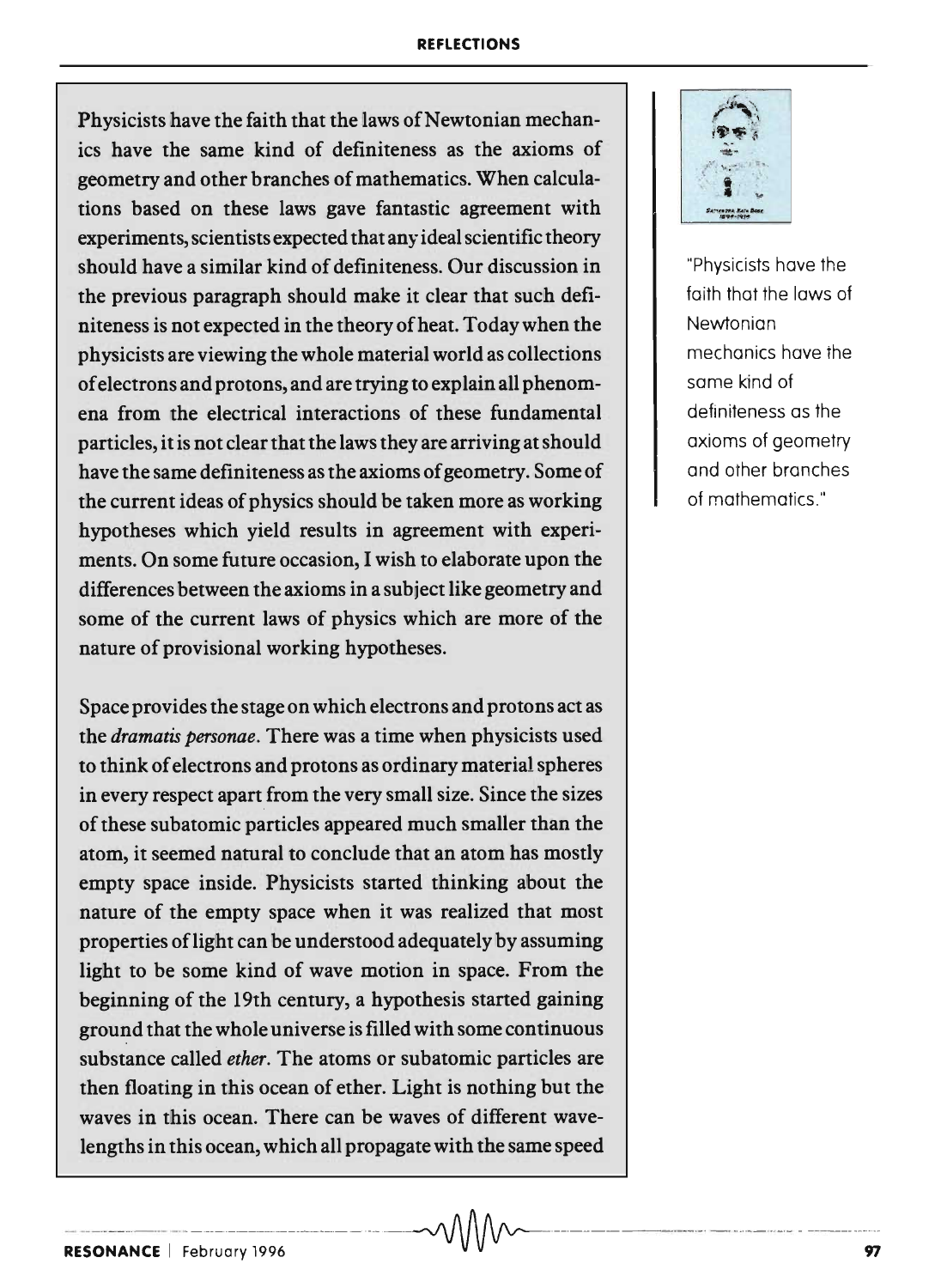

"The main conclusion of modern physics is that all the phenomena occurring in the naturai world can ultimately be understood in terms of the interactions amoriast the fundamental particles inside the atom and their interactions with the WClves in the ether."

in vacuum. The different colours of light are caused by the differences in the frequencies of these waves. Today scientists know of ether waves which are both much larger and much smaller than the waves which produce the sensation of light in our eyes. Today man has learnt some techniques by which waves of certain types can be started in ether. The radio waves, which carry information over thousands of miles, are examples of such man-made waves in the ether. These waves are much larger than the ordinary waves of light. On the other hand, the X-rays, which are now being widely used in medicine, are also waves in the ether which are much smaller in size.

Although the Moon, the Sun, the planets and the stars are very far from the Earth, they are all linked by being immersed in the same ether. We receive the light from the stars and the nebulae through the waves in the ether. The ether transmits the heat and the light from the Sun to us as well, making the Earth vibrate with life, enabling man both to harness the energy and to misuse it for different purposes. Much of the energy coming from the Sun has been transformed and stored in diverse forms on the surface of the Earth. The main conclusion of modern physics is that all the phenomena occurring in the natural world can ultimately be understood in terms of the interactions amongst the fundamental particles inside the atom and their interactions with the waves in the ether. The primary goal of 20th century physics is to discover all the laws governing such interactions.

This brief outline of how physics developed from the time of Newton to the 20th century provides an exmaple of the unending strivings of the human mind. By the 18th century, the mathematical scientists who followed Newton managed to solve most of the problems of planetary astronomy by applying the laws of mechanics. Newtonian mechanics already came to be regarded as the supreme example of an ideal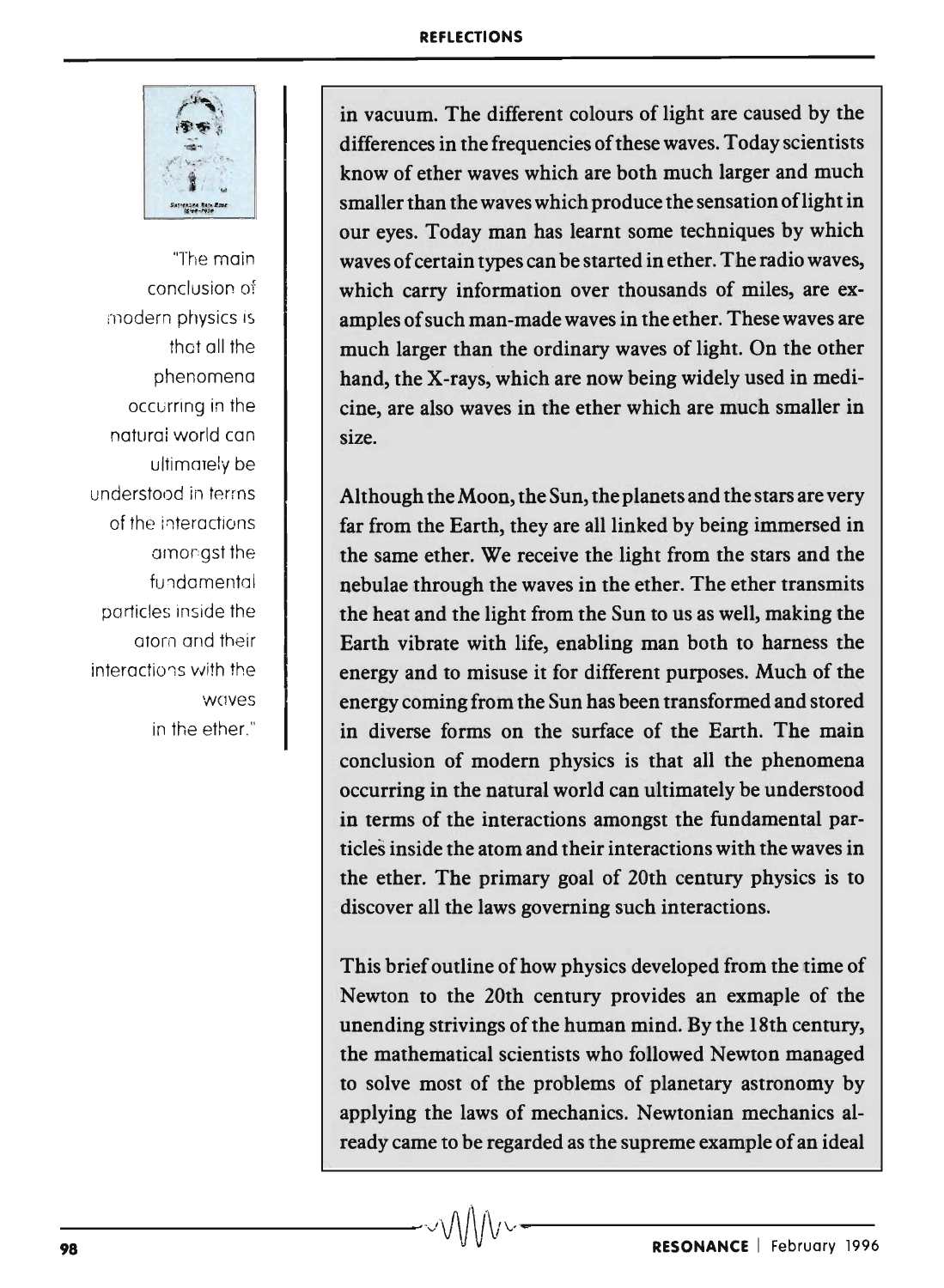### **REFLECTIONS**

physical theory. It was thought as inconceivable that there could be limitations to Newtonian mechanics. The scientists of that period thought that the one or two still unresolved problems of planetary astronomy merely reflected their inability to apply the principles of mechanics properly. Well into the 19th century, physicists kept nurturing the view that any physical theory should be based on a few fundamental principles having the same kind of definiteness as the axioms of geometry or Newton's theory of gravitation. With the development of the atomic theory of heat, physicists started recognizing the importance of statistical theories which were somewhat different in nature from the previous theories. At the end of the 19th century, it became necessary to think anew what the nature of a physical theory ought to be. Finally the study of light precipitated the ultimate crisis. Let me mention only this: when the well-known laws of dynamics were applied to study the interactions of light with atoms, the results were in complete disagreement with experiments. This led Planck to propose the quantum theory in 1900. The central idea of this theory is the following. Although most of the previous results of optics were consistent with the wave theory oflight, Planck showed that we have to adopt a different point of view when we consider the emission or absorption of light by atoms. Although the propagation of light can be understood best from the wave theory, it is necessary to regard light as a stream of particles when we study the interaction of light with atoms.

Just the way chemists were earlier led to the atomic theory of matter while studying the reactions amongst different chemical substances, the study of reactions between light and matter led to the particle theory of light. According to quantum theory, light beams of different colours have different types of quanta. The energy carried by a quantum depends on the frequency of light, and typically one quantum is removed from the beam of light when an atom absorbs energy from the



"Well into the 19th century, physicists kept nurturing the view that any physical theory should be based on a few fundamental principles having the same kind of definiteness as the axioms of geometry or Newton's theory of aravitation."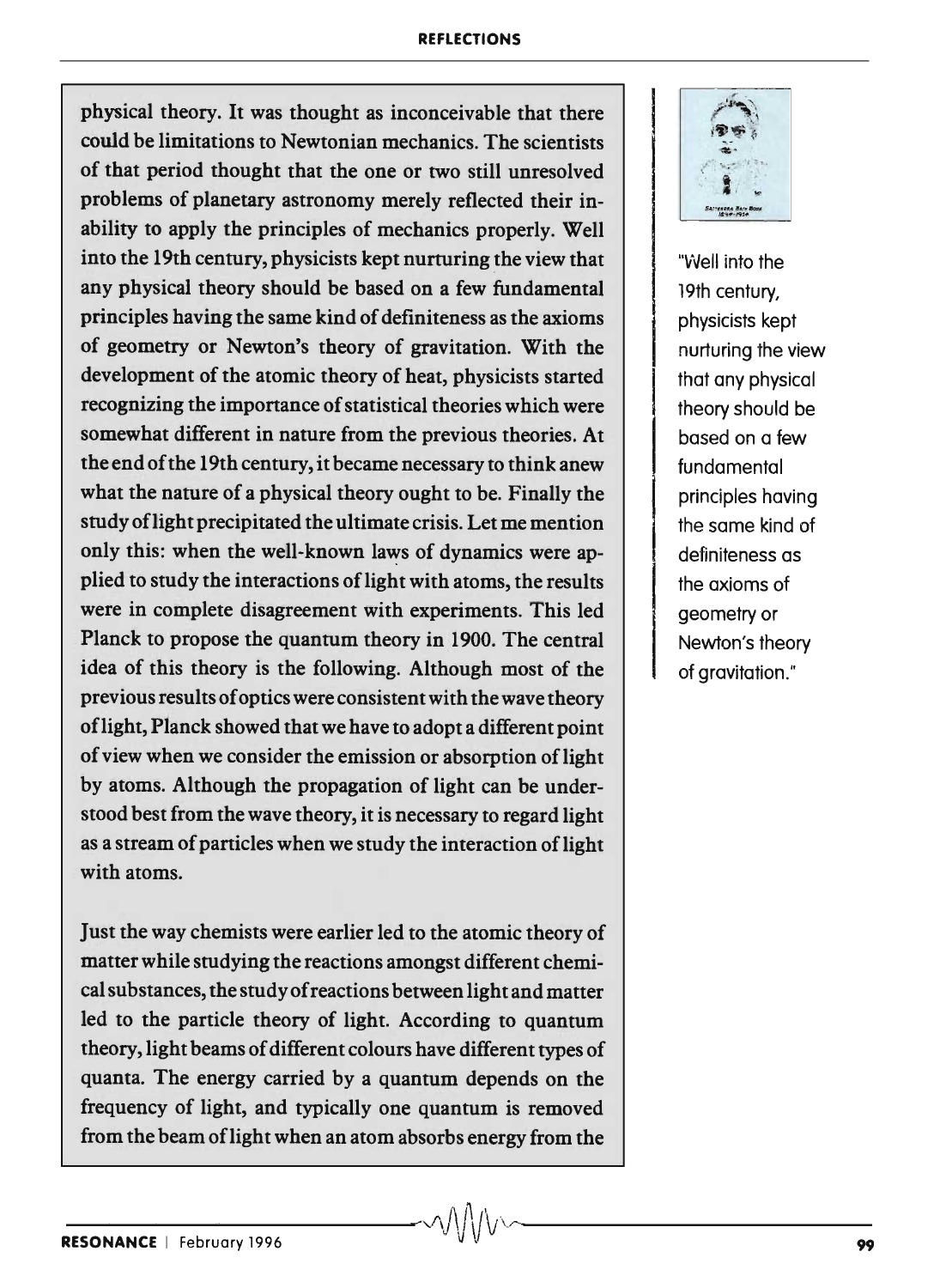### **REFLECTIONS**



"Although we were so far regarding electrons as very small particles, the experiments by a few scientists like Davisson and Germer showed that sometimes a beam of electrons can act like a wave. Just as light can be diffracted to give rise to fringes, a beam of electrons can produce similar patterns on hitting an obstacle."

beam. On the other hand, when the atom gives out energy, a quantum is produced. These ideas are completely contrary to what we expect in Newtonian physics. Niels Bohr and other physicists are trying in the last few years to develop a framework within which the quantum theory can be reconciled with the older ideas of physics.

Let me again summarize the nature of the crisis in optics. The questions arising from the study of propagation oflight can be answered only by the wave theory, the particle theory being unable to handle these questions. On the other hand, questions pertaining to the creation or destruction of light can be answered adequately only by the particle theory. The wave theory fails completely in these situations. This crisis in physics has deepened further in the last four or five years as a result of some startling new discoveries pertaining to the nature of electrons. Although we were so far regarding electrons as very small particles, the experiments by a few scientists like Davisson and Germer showed that sometimes a beam of electrons can act like a wave. Just as light can be diffracted to give rise to fringes, a beam of electrons can produce similar patterns on hitting an obstacle.

All these developments have caused a revolution in physics in recent years. Neither material particles nor light can be treated according to our previous notions. Although we were accustomed to regarding electrons as tiny particles of charge, we are suddenly becoming aware that they can also behave like waves. On the other hand, light can no longer be considered simply as a wave, since it often behaves like a beam of particles.

A consequence of this revolution is that none of the laws of physics are now regarded as sacrosanct. We have got enough evidence that Newtonian mechanics does not hold in the world of atoms. So scientists are now busy examining the  $\sim$  MM $\sim$  **RESONANCE** | February 1996 world of atoms. So scientists are now busy examining the